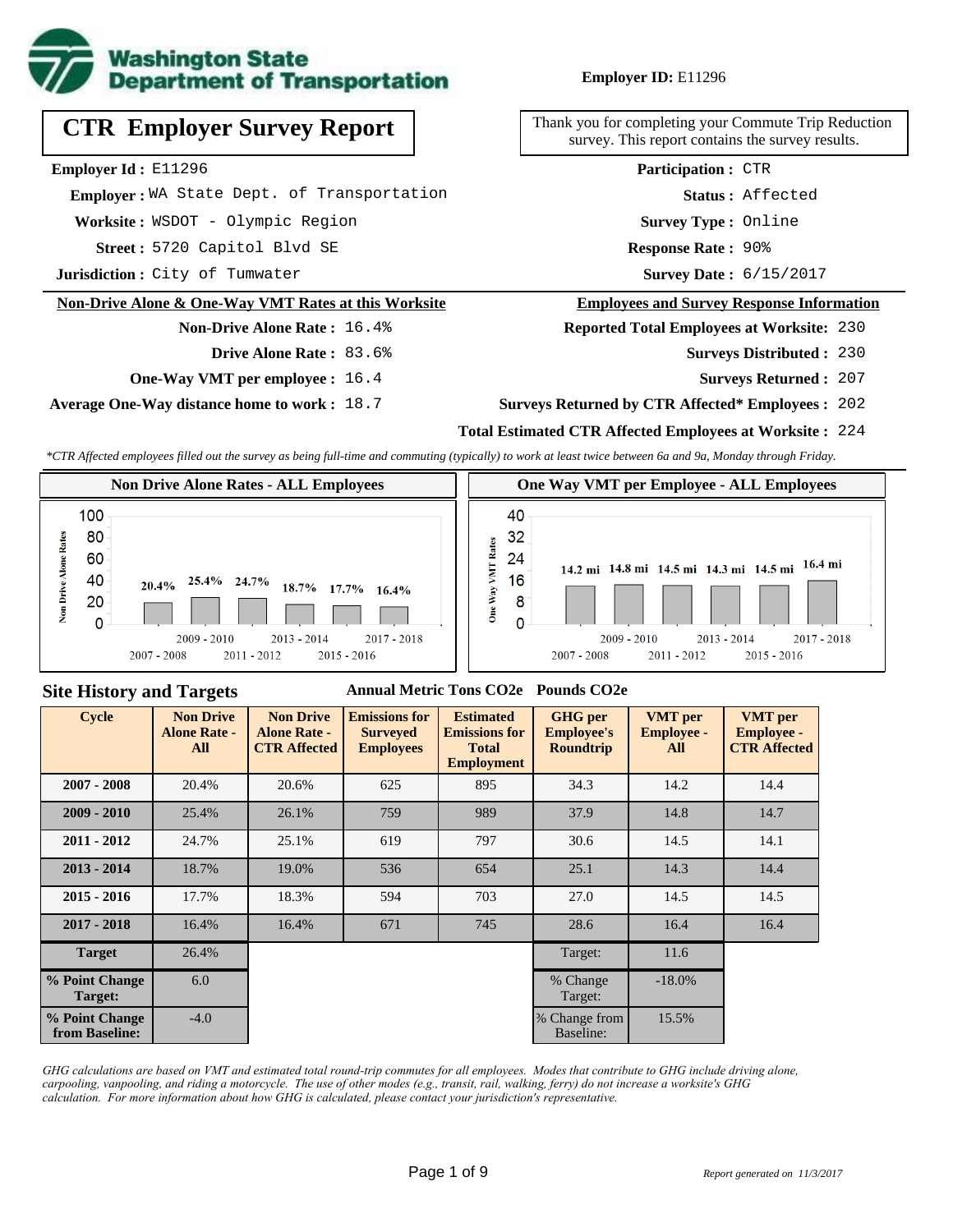# **Washington State<br>Department of Transportation**

## **Commute Trips By Mode - All Employees**

**Q.4: Last week, what type of transportation did you use each day to commute TO your usual work location? (Mode used for the longest distance.)**



*\* Motorcycle-1 is now included in Drive Alone and Motorcycle-2 is included in Carpool. Information about these trips is still available by request.*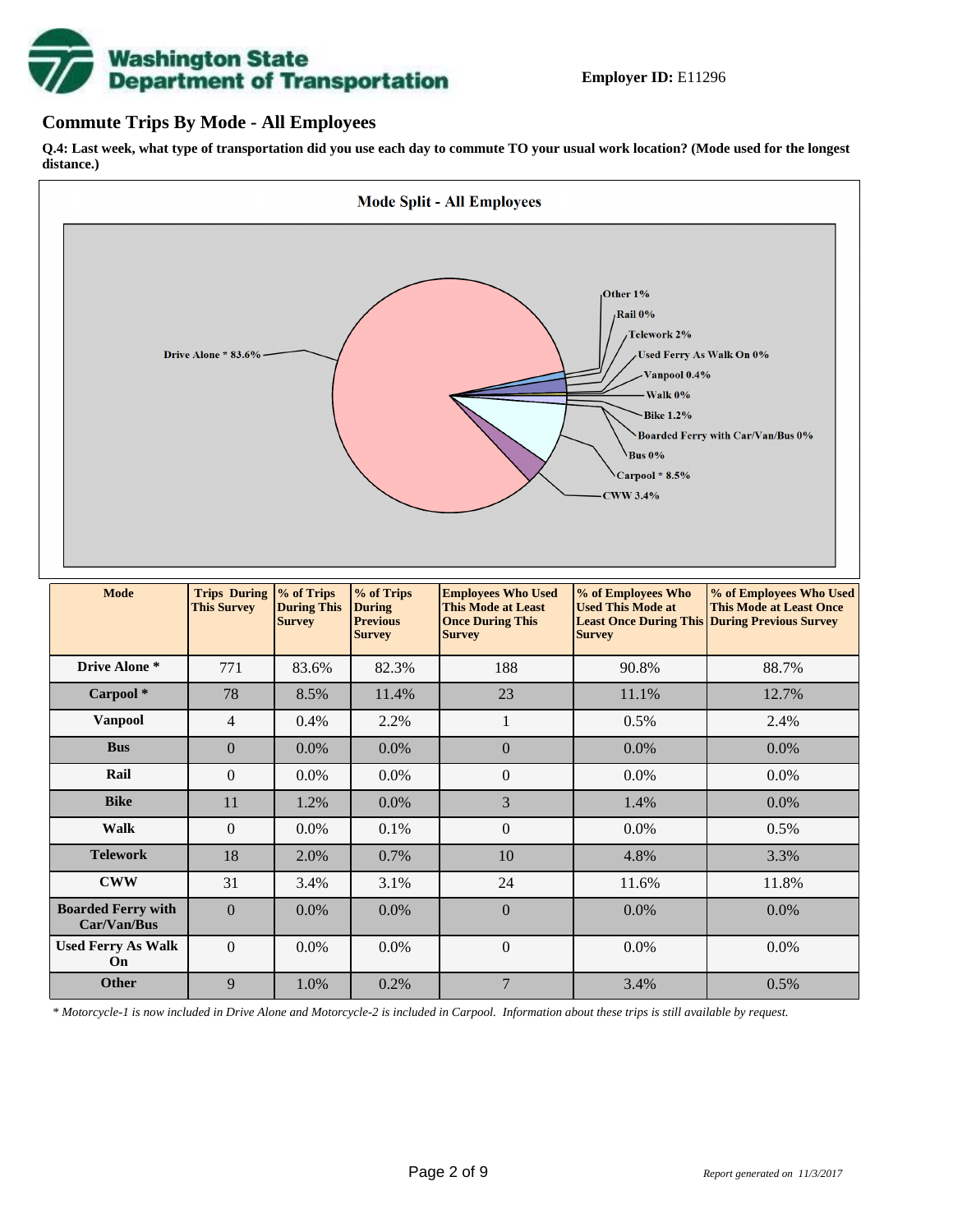

## **Commute Trips By Mode - Affected Employees**

**Q.4: Last week, what type of transportation did you use each day to commute TO your usual work location? (Mode used for the longest distance.)**



*\* Motorcycle-1 is now included in Drive Alone and Motorcycle-2 is included in Carpool. Information about these trips is still available by request.*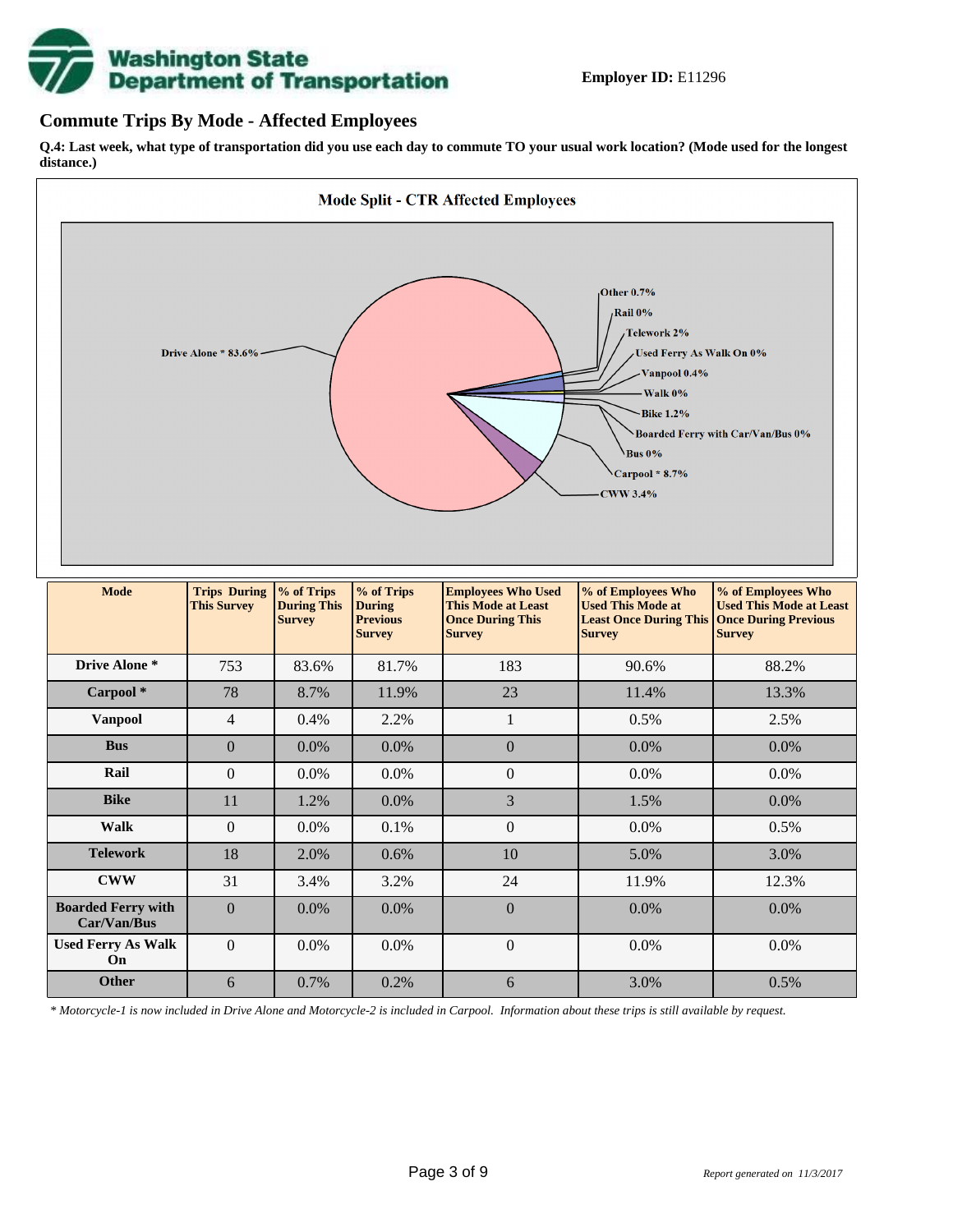

# **Alternative Modes - Number of Employees Who Used a Non-Drive Alone Mode:**

| <b>Non-Drive Alone</b><br><b>Number Of Days</b> | Exactly this $# of$<br><b>Employees</b> | <b>Exactly this % of</b><br><b>Employees</b> | At least # of<br><b>Employees</b> | At least % of<br>employees |
|-------------------------------------------------|-----------------------------------------|----------------------------------------------|-----------------------------------|----------------------------|
| 0 Day                                           | 150                                     | 72%                                          | 207                               | 100%                       |
| 1 Days                                          | 21                                      | 10%                                          | 57                                | 28%                        |
| 2 Days                                          | 5                                       | 2%                                           | 36                                | 17%                        |
| 3 Days                                          | 13                                      | 6%                                           | 31                                | 15%                        |
| 4 Days                                          | 9                                       | 4%                                           | 18                                | 9%                         |
| 5 Days                                          | 9                                       | 4%                                           | $\mathbf Q$                       | 4%                         |
| <b>6 or More Days</b>                           | $\theta$                                | 0%                                           | $\theta$                          | 0%                         |

## **Count by Occupancy of Carpools and Vanpools**

**Q.4 If you used a carpool or vanpool as part of your commute, how many people (age 16 or older) are usually in the vehicle?**

| <b>Ridesharing Occupancy</b> | <b>Mode</b> | <b>Response Count</b> |
|------------------------------|-------------|-----------------------|
| $2*$                         | Carpool     | 57                    |
| 3                            | Carpool     | 21                    |
| 4                            | Carpool     | $\boldsymbol{0}$      |
| 5                            | Carpool     | $\boldsymbol{0}$      |
| >5                           | Carpool     | $\overline{0}$        |
| $<$ 5                        | Vanpool     | $\overline{0}$        |
| 5                            | Vanpool     | $\overline{4}$        |
| 6                            | Vanpool     | $\boldsymbol{0}$      |
| 7                            | Vanpool     | $\boldsymbol{0}$      |
| 8                            | Vanpool     | $\boldsymbol{0}$      |
| 9                            | Vanpool     | $\boldsymbol{0}$      |
| 10                           | Vanpool     | $\overline{0}$        |
| 11                           | Vanpool     | $\overline{0}$        |
| 12                           | Vanpool     | $\boldsymbol{0}$      |
| 13                           | Vanpool     | $\boldsymbol{0}$      |
| 14                           | Vanpool     | $\overline{0}$        |
| >14                          | Vanpool     | $\boldsymbol{0}$      |

\* Motorcycle-2 counted with Carpool-2 for this table.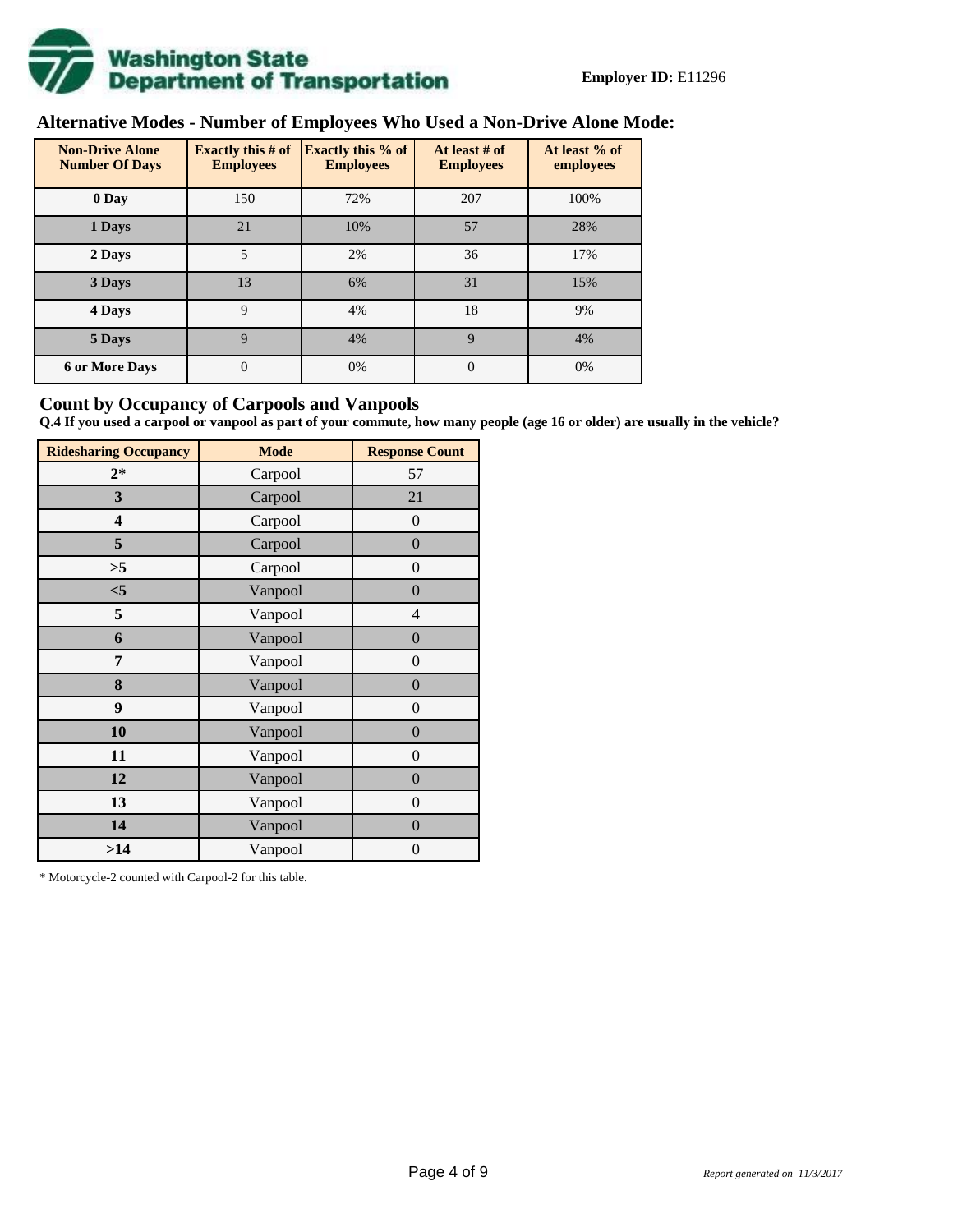

# **Reported Work Schedule - All Employees**

**Q.8 Which of the following best describes your work schedule?**

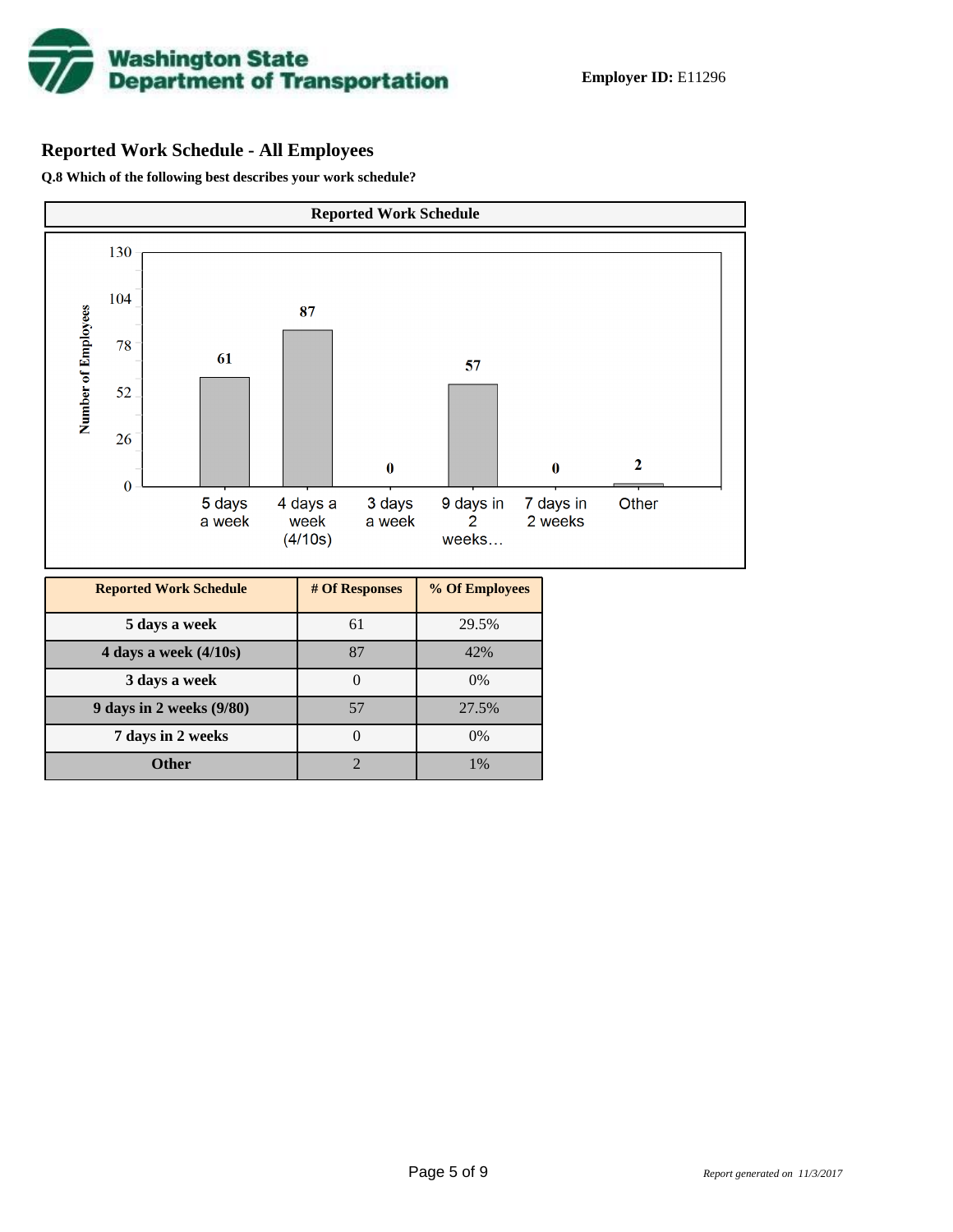

# **Parking and Telework**

**Q.9: On the most recent day that you drove alone to work, did you pay to park? (Mark "yes" if you paid that day, if you prepaid, if you are billed later, or if the cost of parking is deducted from your paycheck.)**



**Q.10: How many days do you typically telework?**

| <b>Telework Frequency</b>           | # of Responses | % of Responses |
|-------------------------------------|----------------|----------------|
| No Answer/Blank                     |                | $0.0\%$        |
| I don't telework                    | 184            | 88.9%          |
| Occasionally, on an as-needed basis | 9              | 4.3%           |
| 1-2 days/month                      | 5              | 2.4%           |
| 1 day/week                          | 8              | 3.9%           |
| 2 days/week                         |                | $0.0\%$        |
| 3 days/week                         |                | 0.5%           |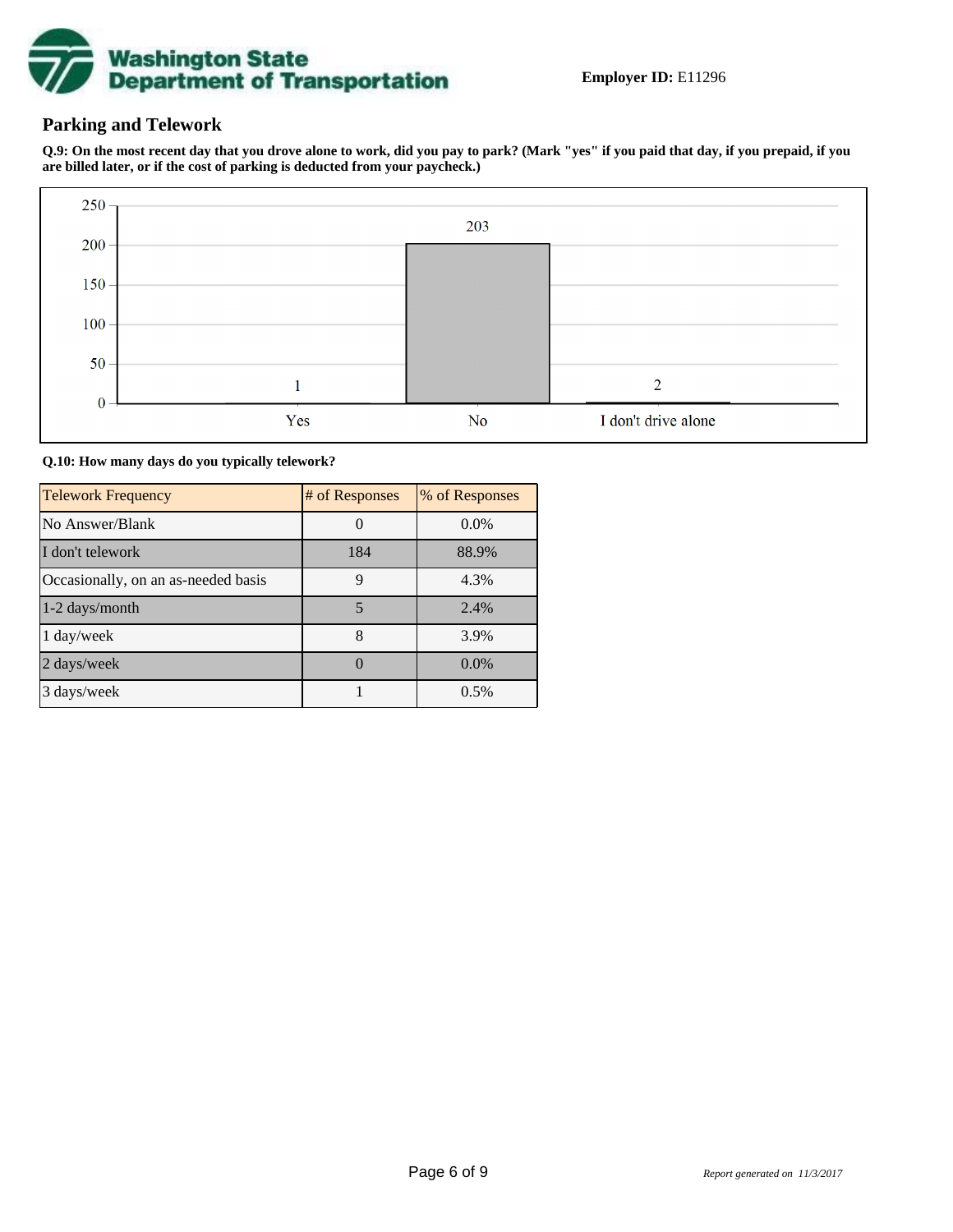

# **Reasons for driving alone to work/not driving alone to work**

**Q11. When you do not drive alone to work, what are the three most important reasons?**

| <b>Question Text</b>                                           | # of Responses | % of Responses |
|----------------------------------------------------------------|----------------|----------------|
| To save money                                                  | 76             | 22.5%          |
| Financial incentives for carpooling, bicycling or walking.     | 57             | 16.9%          |
| Other                                                          | 41             | 12.1%          |
| Personal health or well-being                                  | 30             | 8.9%           |
| Emergency ride home is provided                                | 30             | 8.9%           |
| I have the option of teleworking                               | 28             | 8.3%           |
| Environmental and community benefits                           | 26             | 7.7%           |
| Free or subsidized bus, train, vanpool pass or fare benefit    | 19             | 5.6%           |
| Cost of parking or lack of parking                             | 12             | 3.6%           |
| Driving myself is not an option                                | 9              | 2.7%           |
| To save time using the HOV lane                                | $\overline{7}$ | 2.1%           |
| I receive a financial incentive for giving up my parking space | $\overline{2}$ | 0.6%           |
| Preferred/reserved carpool/vanpool parking is provided         |                | 0.3%           |

#### **Q12. When you drive alone to work, what are the three most important reasons?**

| <b>Question Text</b>                                      | # of Responses | % of Responses |
|-----------------------------------------------------------|----------------|----------------|
| I like the convenience of having my car                   | 130            | 26.8%          |
| Riding the bus or train is inconvenient or takes too long | 103            | 21.2%          |
| Family care or similar obligations                        | 88             | 18.1%          |
| <b>Other</b>                                              | 58             | 12.0%          |
| My commute distance is too short                          | 53             | 10.9%          |
| Bicycling or walking isn't safe                           | 43             | 8.9%           |
| I need more information on alternative modes              | 5              | 1.0%           |
| My job requires me to use my car for work                 | 5              | 1.0%           |
| There isn't any secure or covered bicycle parking         | $\theta$       | $0.0\%$        |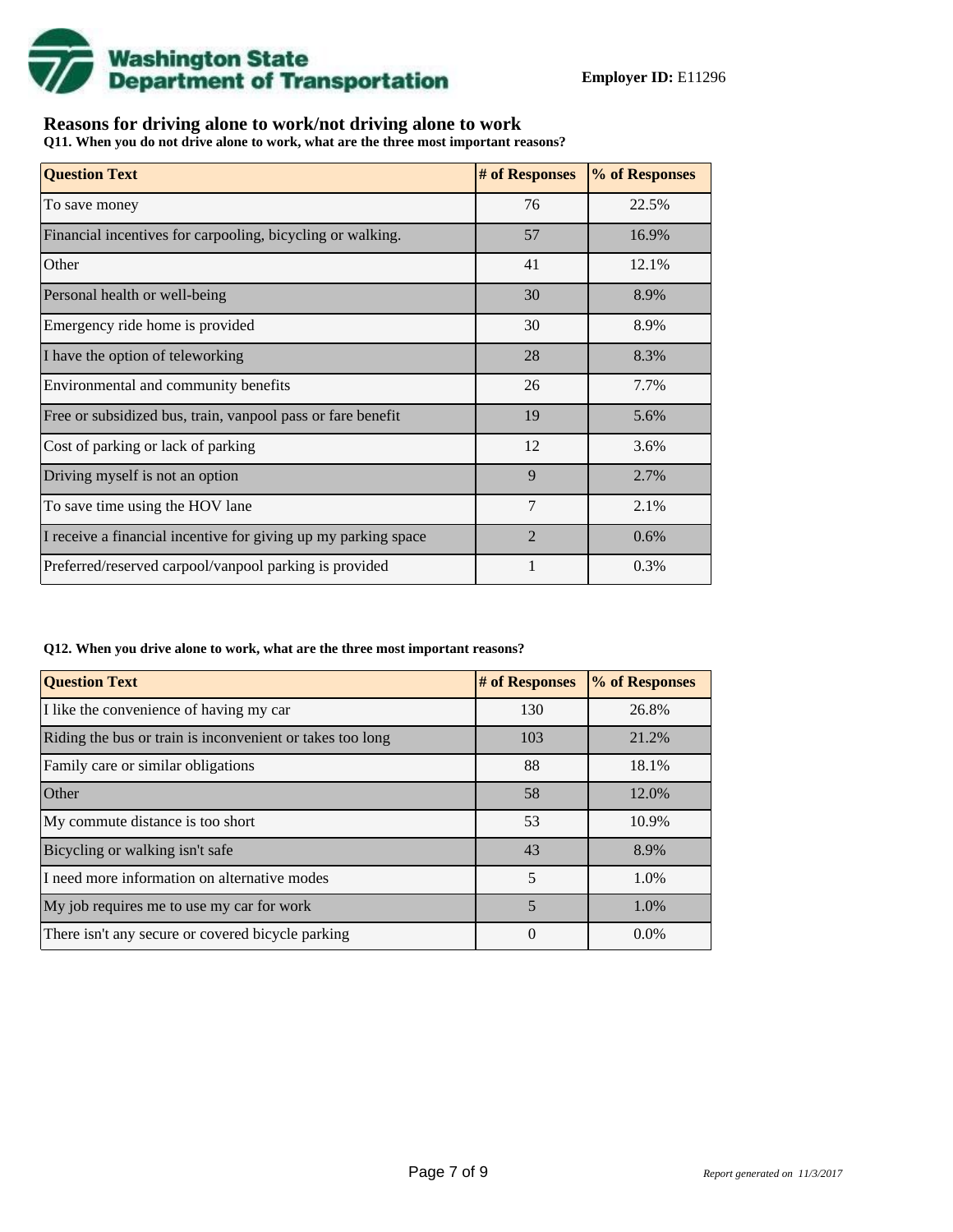

# **Commute Mode By ZipCode for All Employees**

**Q6. What is your home zip code?**

|               |                        |                     | <b>Weekly Count of Trips By Mode</b> |                  |                  |                  |                  |                  |                  |                  |                  |                  |                     |                  |                  |
|---------------|------------------------|---------------------|--------------------------------------|------------------|------------------|------------------|------------------|------------------|------------------|------------------|------------------|------------------|---------------------|------------------|------------------|
| Home Zip code | <b>Total Employees</b> | Employee Percentage | <b>Drive Alone</b>                   | Carpool          | <b>Vanpool</b>   | Motorcycle       | <b>Bus</b>       | Train            | <b>Bike</b>      | <b>Walk</b>      | Telework         | <b>CWW</b>       | Ferry (Car/Van/Bus) | Ferry (walk-on)  | <b>Other</b>     |
| 98512         | 29                     | 14.01%              | 123                                  | $\overline{2}$   | $\boldsymbol{0}$ | $\boldsymbol{0}$ | $\boldsymbol{0}$ | $\boldsymbol{0}$ | $\overline{4}$   | $\boldsymbol{0}$ | $\boldsymbol{0}$ | $\overline{2}$   | $\mathbf{0}$        | $\boldsymbol{0}$ | $\boldsymbol{0}$ |
| 98501         | 25                     | 12.08%              | 95                                   | 3                | $\boldsymbol{0}$ | $\boldsymbol{0}$ | $\boldsymbol{0}$ | $\boldsymbol{0}$ | 3                | $\boldsymbol{0}$ | $\boldsymbol{0}$ | $\overline{2}$   | $\boldsymbol{0}$    | $\boldsymbol{0}$ | 3                |
| 98502         | 16                     | 7.73%               | 63                                   | $\,8\,$          | $\boldsymbol{0}$ | $\boldsymbol{0}$ | $\boldsymbol{0}$ | $\boldsymbol{0}$ | $\boldsymbol{0}$ | $\boldsymbol{0}$ | $\boldsymbol{0}$ | $\mathbf{1}$     | $\boldsymbol{0}$    | $\boldsymbol{0}$ | $\boldsymbol{0}$ |
| 98506         | 14                     | 6.76%               | 48                                   | 10               | $\boldsymbol{0}$ | $\boldsymbol{0}$ | $\boldsymbol{0}$ | $\boldsymbol{0}$ | $\overline{4}$   | $\boldsymbol{0}$ | $\mathbf{1}$     | $\overline{4}$   | $\boldsymbol{0}$    | $\boldsymbol{0}$ | $\boldsymbol{0}$ |
| 98579         | 14                     | 6.76%               | 55                                   | $\overline{4}$   | $\boldsymbol{0}$ | $\boldsymbol{0}$ | $\boldsymbol{0}$ | $\boldsymbol{0}$ | $\boldsymbol{0}$ | $\boldsymbol{0}$ | $\mathbf{1}$     | $\boldsymbol{0}$ | $\boldsymbol{0}$    | $\boldsymbol{0}$ | $\overline{4}$   |
| 98503         | 12                     | 5.80%               | 50                                   | $\boldsymbol{0}$ | $\boldsymbol{0}$ | $\boldsymbol{0}$ | $\boldsymbol{0}$ | $\boldsymbol{0}$ | $\overline{0}$   | $\boldsymbol{0}$ | 3                | $\overline{2}$   | $\boldsymbol{0}$    | $\boldsymbol{0}$ | $\boldsymbol{0}$ |
| 98513         | 12                     | 5.80%               | 43                                   | $\overline{9}$   | $\boldsymbol{0}$ | $\boldsymbol{0}$ | $\boldsymbol{0}$ | $\boldsymbol{0}$ | $\boldsymbol{0}$ | $\boldsymbol{0}$ | $\boldsymbol{0}$ | $\overline{c}$   | $\boldsymbol{0}$    | $\boldsymbol{0}$ | $\boldsymbol{0}$ |
| 98584         | 10                     | 4.83%               | 32                                   | $\boldsymbol{0}$ | $\boldsymbol{0}$ | 5                | $\boldsymbol{0}$ | $\boldsymbol{0}$ | $\overline{0}$   | $\boldsymbol{0}$ | $\mathbf{1}$     | $\overline{4}$   | $\boldsymbol{0}$    | $\boldsymbol{0}$ | $\boldsymbol{0}$ |
| 98532         | $8\,$                  | 3.86%               | 28                                   | $\sqrt{6}$       | $\boldsymbol{0}$ | $\boldsymbol{0}$ | $\boldsymbol{0}$ | $\boldsymbol{0}$ | $\boldsymbol{0}$ | $\boldsymbol{0}$ | $\mathbf{1}$     | $\mathbf{1}$     | $\boldsymbol{0}$    | $\boldsymbol{0}$ | $\boldsymbol{0}$ |
| 98563         | $\overline{7}$         | 3.38%               | 18                                   | 11               | $\boldsymbol{0}$ | $\boldsymbol{0}$ | $\boldsymbol{0}$ | $\boldsymbol{0}$ | $\overline{0}$   | $\boldsymbol{0}$ | $\boldsymbol{0}$ | $\boldsymbol{0}$ | $\boldsymbol{0}$    | $\boldsymbol{0}$ | $\boldsymbol{0}$ |
| 98516         | $\sqrt{6}$             | 2.90%               | $27\,$                               | $\sqrt{2}$       | $\boldsymbol{0}$ | $\boldsymbol{0}$ | $\boldsymbol{0}$ | $\boldsymbol{0}$ | $\boldsymbol{0}$ | $\boldsymbol{0}$ | $\boldsymbol{0}$ | $\mathbf{1}$     | $\boldsymbol{0}$    | $\boldsymbol{0}$ | $\boldsymbol{0}$ |
| 98531         | 5                      | 2.42%               | 18                                   | $\boldsymbol{0}$ | $\boldsymbol{0}$ | $\boldsymbol{0}$ | $\boldsymbol{0}$ | $\boldsymbol{0}$ | $\overline{0}$   | $\boldsymbol{0}$ | $\boldsymbol{0}$ | $\boldsymbol{0}$ | $\boldsymbol{0}$    | $\boldsymbol{0}$ | $\boldsymbol{0}$ |
| 98589         | 5                      | 2.42%               | 16                                   | $\boldsymbol{0}$ | $\boldsymbol{0}$ | $\boldsymbol{0}$ | $\boldsymbol{0}$ | $\boldsymbol{0}$ | $\boldsymbol{0}$ | $\boldsymbol{0}$ | $\boldsymbol{0}$ | $\overline{c}$   | $\boldsymbol{0}$    | $\boldsymbol{0}$ | $\,1\,$          |
| 98597         | 5                      | 2.42%               | 22                                   | $\mathbf{1}$     | $\boldsymbol{0}$ | $\boldsymbol{0}$ | $\boldsymbol{0}$ | $\boldsymbol{0}$ | $\overline{0}$   | $\boldsymbol{0}$ | $\boldsymbol{0}$ | $\boldsymbol{0}$ | $\boldsymbol{0}$    | $\boldsymbol{0}$ | $\boldsymbol{0}$ |
| 98541         | $\overline{4}$         | 1.93%               | 9                                    | 3                | $\boldsymbol{0}$ | $\boldsymbol{0}$ | $\boldsymbol{0}$ | $\boldsymbol{0}$ | $\boldsymbol{0}$ | $\boldsymbol{0}$ | 5                | $\mathfrak{Z}$   | $\boldsymbol{0}$    | $\boldsymbol{0}$ | $\boldsymbol{0}$ |
| 98387         | $\overline{2}$         | 0.97%               | $8\,$                                | $\boldsymbol{0}$ | $\boldsymbol{0}$ | $\boldsymbol{0}$ | $\boldsymbol{0}$ | $\boldsymbol{0}$ | $\mathbf{0}$     | $\boldsymbol{0}$ | $\boldsymbol{0}$ | $\boldsymbol{0}$ | $\boldsymbol{0}$    | $\boldsymbol{0}$ | $\boldsymbol{0}$ |
| 98576         | $\overline{2}$         | $0.97\%$            | 9                                    | $\boldsymbol{0}$ | $\boldsymbol{0}$ | $\boldsymbol{0}$ | $\boldsymbol{0}$ | $\boldsymbol{0}$ | $\boldsymbol{0}$ | $\mathbf{0}$     | $\boldsymbol{0}$ | $\boldsymbol{0}$ | $\boldsymbol{0}$    | $\boldsymbol{0}$ | $\boldsymbol{0}$ |
| 98611         | $\overline{2}$         | 0.97%               | 8                                    | $\overline{0}$   | $\boldsymbol{0}$ | $\boldsymbol{0}$ | $\overline{0}$   | $\boldsymbol{0}$ | $\overline{0}$   | $\boldsymbol{0}$ | $\overline{0}$   | $\boldsymbol{0}$ | $\boldsymbol{0}$    | $\boldsymbol{0}$ | $\overline{0}$   |
|               | $\mathbf{1}$           | 0.48%               | $\overline{4}$                       | $\boldsymbol{0}$ | $\boldsymbol{0}$ | $\boldsymbol{0}$ | $\boldsymbol{0}$ | $\boldsymbol{0}$ | $\overline{0}$   | $\boldsymbol{0}$ | $\boldsymbol{0}$ | $\boldsymbol{0}$ | $\boldsymbol{0}$    | $\boldsymbol{0}$ | $\boldsymbol{0}$ |
| 92512         | $\mathbf{1}$           | 0.48%               | 5                                    | $\overline{0}$   | $\boldsymbol{0}$ | $\boldsymbol{0}$ | $\boldsymbol{0}$ | $\boldsymbol{0}$ | $\boldsymbol{0}$ | $\boldsymbol{0}$ | $\boldsymbol{0}$ | $\boldsymbol{0}$ | $\boldsymbol{0}$    | $\boldsymbol{0}$ | $\boldsymbol{0}$ |
| 97216         | $\mathbf{1}$           | 0.48%               | $\boldsymbol{0}$                     | $\boldsymbol{0}$ | $\boldsymbol{0}$ | $\boldsymbol{0}$ | $\boldsymbol{0}$ | $\boldsymbol{0}$ | $\overline{0}$   | $\boldsymbol{0}$ | 5                | $\boldsymbol{0}$ | $\boldsymbol{0}$    | $\boldsymbol{0}$ | $\boldsymbol{0}$ |
| 98002         | $\mathbf{1}$           | 0.48%               | $\overline{4}$                       | $\boldsymbol{0}$ | $\boldsymbol{0}$ | $\boldsymbol{0}$ | $\boldsymbol{0}$ | $\boldsymbol{0}$ | $\boldsymbol{0}$ | $\boldsymbol{0}$ | $\boldsymbol{0}$ | $\boldsymbol{0}$ | $\boldsymbol{0}$    | $\boldsymbol{0}$ | $\boldsymbol{0}$ |
| 98327         | $\mathbf{1}$           | 0.48%               | $\overline{4}$                       | $\boldsymbol{0}$ | $\boldsymbol{0}$ | $\boldsymbol{0}$ | $\boldsymbol{0}$ | $\boldsymbol{0}$ | $\overline{0}$   | $\boldsymbol{0}$ | $\boldsymbol{0}$ | $\mathbf{1}$     | $\boldsymbol{0}$    | $\boldsymbol{0}$ | $\boldsymbol{0}$ |
| 98367         | $\mathbf{1}$           | 0.48%               | $\overline{4}$                       | $\boldsymbol{0}$ | $\boldsymbol{0}$ | $\boldsymbol{0}$ | $\boldsymbol{0}$ | $\boldsymbol{0}$ | $\boldsymbol{0}$ | $\boldsymbol{0}$ | $\boldsymbol{0}$ | $\boldsymbol{0}$ | $\boldsymbol{0}$    | $\boldsymbol{0}$ | $\boldsymbol{0}$ |
| 98374         | $\mathbf{1}$           | 0.48%               | $\overline{4}$                       | $\boldsymbol{0}$ | $\boldsymbol{0}$ | $\boldsymbol{0}$ | $\boldsymbol{0}$ | $\boldsymbol{0}$ | $\overline{0}$   | $\boldsymbol{0}$ | $\boldsymbol{0}$ | $\boldsymbol{0}$ | $\boldsymbol{0}$    | $\boldsymbol{0}$ | $\boldsymbol{0}$ |
| 98375         | $1\,$                  | 0.48%               | $\mathfrak{S}$                       | $\boldsymbol{0}$ | $\boldsymbol{0}$ | $\boldsymbol{0}$ | $\boldsymbol{0}$ | $\boldsymbol{0}$ | $\boldsymbol{0}$ | $\boldsymbol{0}$ | $\boldsymbol{0}$ | $\boldsymbol{0}$ | $\boldsymbol{0}$    | $\boldsymbol{0}$ | $\boldsymbol{0}$ |